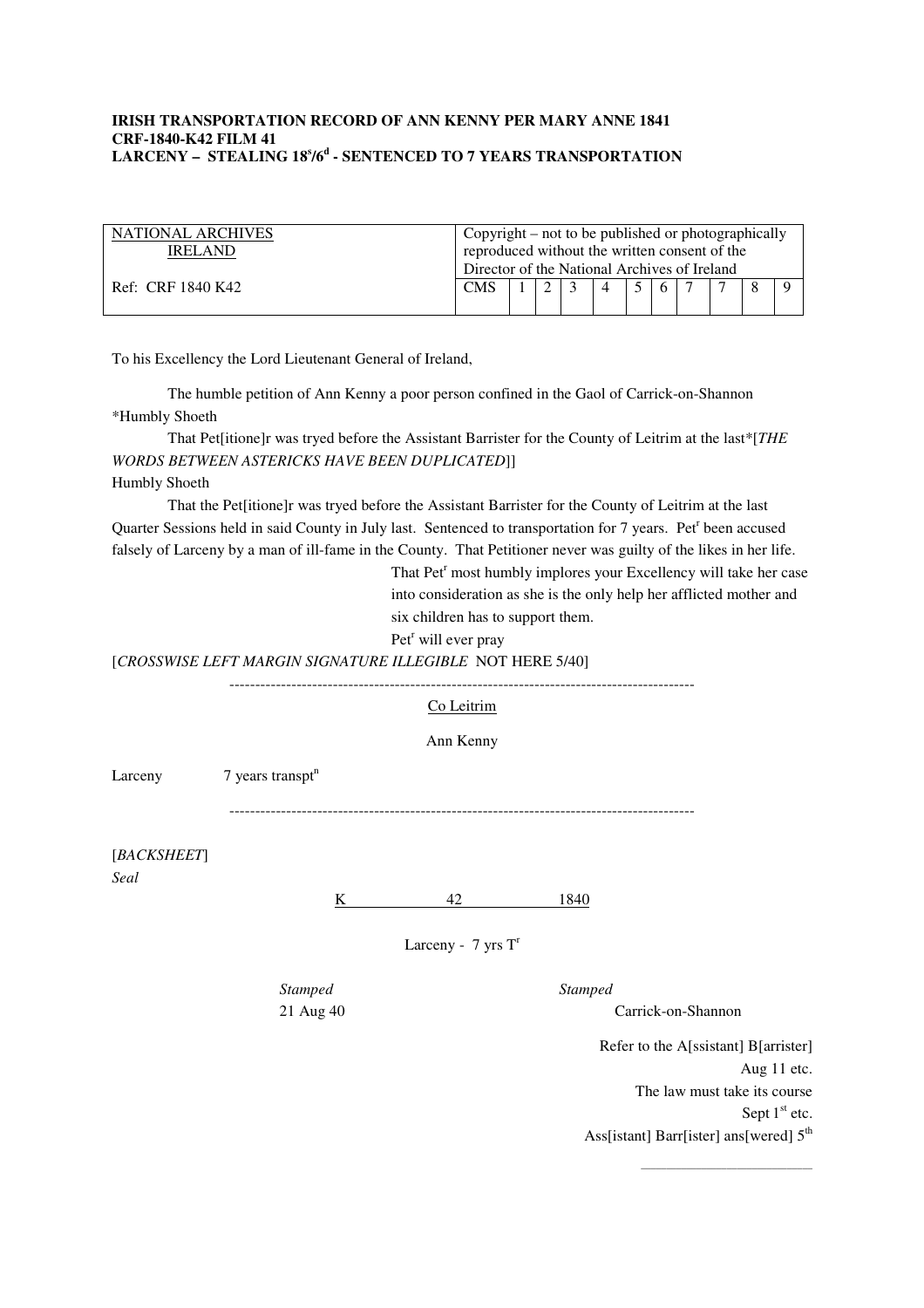## To His Excellency the Lord Lieutenant General Governor of Ireland Castle Dublin

## [*ABOVE 9 LINES APPEAR UPSIDE DOWN*]

------------------------------------------------------------------------------------------

Limerick 26 August 1840

Sir,

 I have the honor to acknowledge the receipt of your letter & the Memorial of Ann Kenny & to acquaint you for the information of the Lord Lieutenant that the Prisoner was convicted of Larceny at the last Sessions of Carrick-on-Shannon and sentenced to transportation for seven years. It appeared in Evidence that the Prisoner followed a young man by the name of Mr Paddon into a Public House on the night of the  $11<sup>th</sup>$  June & that on leaving the House with one Frank Moran he had  $18^{5}/6^{d}$  in his pocket & that he and Moran proceeded as far as the Church in the town of Carrick-on-Shannon and that the Prisoner who had followed them, demanded sixpence of Paddon which she asserted he owed her & she thereupon knocked Paddon down & took the  $18\%$ <sup>d</sup> from him.

When Paddon complained of the loss a man of the name of Kearney & a person of very bad character who was with the Prisoner told Paddon to go about his business or that he would be attacked again.

 The Prisoner was defended by an Attorney but no witness produced for the defence. Mr [?*Perron*] SM stated to me that the Prisoner was a person of extreme bad character and concured in the sentence pronounced in this case.

I am not aware of any circumstances which render the prisoner a proper object of mercy.

I have the honor to be, Sir, Your obed[ien]t Serv[an]t *[illegible*]

NH MacDonald Esq<sup>r</sup>

------------------------------------------------------------------------------------------

*Stamped* CHIEF SECRETARY'S OFFICE 40 OCT

His Excellency The Lord Lieutenant, Lieutenant General and General Governor of all Ireland.

 The Memorial of Ann Kenny at present confined in the gaol of Carrick-on-Shannon in the County of Leitrim most humbly sheweth:-

- That at the last quarter sessions held at Carrrick-on-Shannon Your Excellency's Mem<sup>st</sup> was sentenced to Seven Years Transportation for stealing seventeen or eighteen shillings from the person of one Michael Paddon.
- That on Mem<sup>sts</sup> apprehension. She after examination was liberated by John Little Esq J.P. but was afterward committed for trial by John H Peyton Esq.

That - under all the circumstances and from she being at present in Hospital, Mem<sup>st</sup> most humbly implores Your Excellency exercises of the Royal Clemency in mitigating her

Sentence to any term of Imprisonment which your Excellency in your wisdom may deem adequate so to her offence.

And Mem<sup>st</sup> will ever pray Ann Kenny 11th Oct<sup>r</sup>1840-----------------------------------------------------------------------------------------